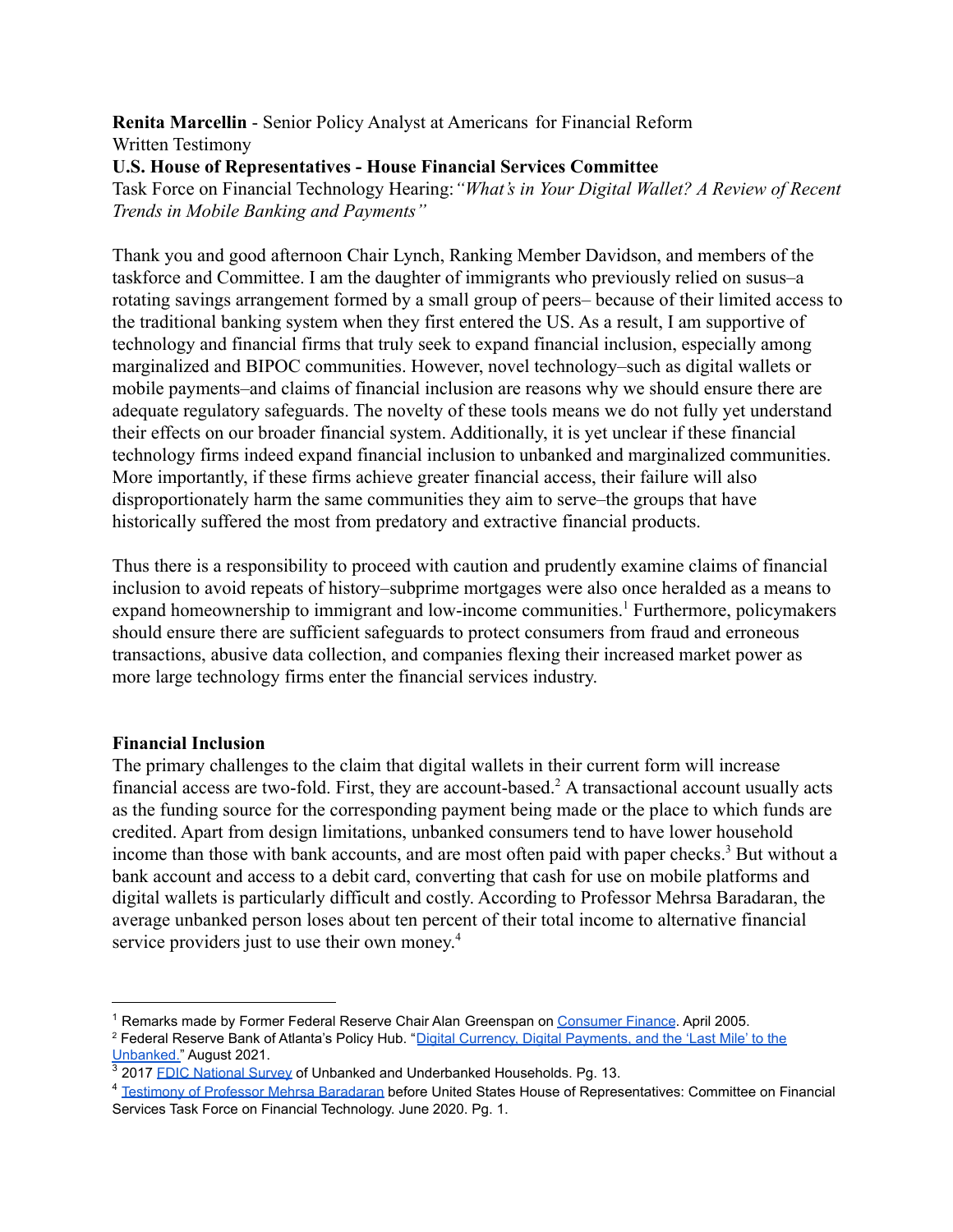The second limitation to greater financial inclusion is that most digital wallets are app based and thus require a smartphone.<sup>5</sup> According to the Pew Research Center, more than 80 percent of users connect a bank account, credit, or debit card to an app. Additionally, although four in five unbanked consumers own a smartphone, they are more likely than people who have their accounts canceled or suspended their cell phone service for cost reasons, thus limiting their ability to use mobile payments.<sup>6</sup>

These flaws are reflected in the user data. Unbanked households, households earning less than \$60,000 per year, and individuals without a college degree use mobile payments at a significantly lower rate than others. Approximately, 58 percent of banked households have used mobile payments compared to 37 percent of unbanked households. 48 percent of individuals earning less than \$60,000 use mobile payments compared to 62 percent for individuals earning more than \$60k. And only 45 percent of individuals with a high school diploma use mobile payments compared to 63 percent of individuals with at least some level of college education.<sup>7</sup>

For these reasons, a recent paper by researchers at the Federal Reserve Bank of Atlanta, suggested that a more effective approach to increasing financial inclusion could be giving cash users access to digital payment vehicles that do not necessarily depend on traditional bank accounts.<sup>8</sup> This is one the goals of the newly introduced E-Cash bill sponsored by Chair Lynch. Similar proposals have been implemented successfully in Kenya and the Bahamas, the M-Pesa and the Bahamian Digital Dollar, respectively.<sup>9</sup> While policymakers should continue advocating policies that would expand banking access such as postal banking, providing alternative means of payments for the many households who still rely solely on cash, many of whom are lower-income and communities of color, should remain a paramount concern to lawmakers.

## **Consumer Protection - Fraud**

In addition to financial inclusion concerns, the rise of digital wallets presents unique challenges to consumer protection. A recent New York Times report showed how banks fail to provide their customers any recourse when they are victims of scams or fraud schemes using Zelle or other person-to-person (P2P) apps.<sup>10</sup> The same quality–instantaneousness–that makes digital wallets a favorite among consumers, including myself, is also why it is widely used by scammers.

Reports of fraud are highly common and increasing. The CFPB received 9,277 complaints in the product category of "mobile or digital wallet" since it began accepting such complaints in 2017,

<sup>&</sup>lt;sup>5</sup> Bostic, Raphael, Shari Bower, Oz Shy, Larry Wall, and Jessica Washington. [Digital payments and](https://www.atlantafed.org/promoting-safer-payments-innovation/publications/2020/09/30/shifting-the-focus-digital-payments-and-the-path-to-financial-inclusion) [the Path to Financial Inclusion](https://www.atlantafed.org/promoting-safer-payments-innovation/publications/2020/09/30/shifting-the-focus-digital-payments-and-the-path-to-financial-inclusion). Federal Reserve Bank of Atlanta. 2020. Footnote 30 on pg. 18

<sup>&</sup>lt;sup>6</sup> The Pew Charitable Trusts. "Can Regulators Foster [Financial Innovation and Preserve Consumer Protections?](https://www.pewtrusts.org/en/research-and-analysis/issue-briefs/2020/09/can-regulators-foster-financial-innovation-and-preserve-consumer-protections)" Sept. 2020.

 $^7$  Id.

<sup>8</sup> *Supra* note 2.

<sup>9</sup> id

<sup>&</sup>lt;sup>10</sup> Stacy Cowley and Lananh Nguyen. "Fraud Is Flourishing [on Zelle. The Banks Say It's Not Their Problem."](https://www.nytimes.com/2022/03/06/business/payments-fraud-zelle-banks.html) March 2022.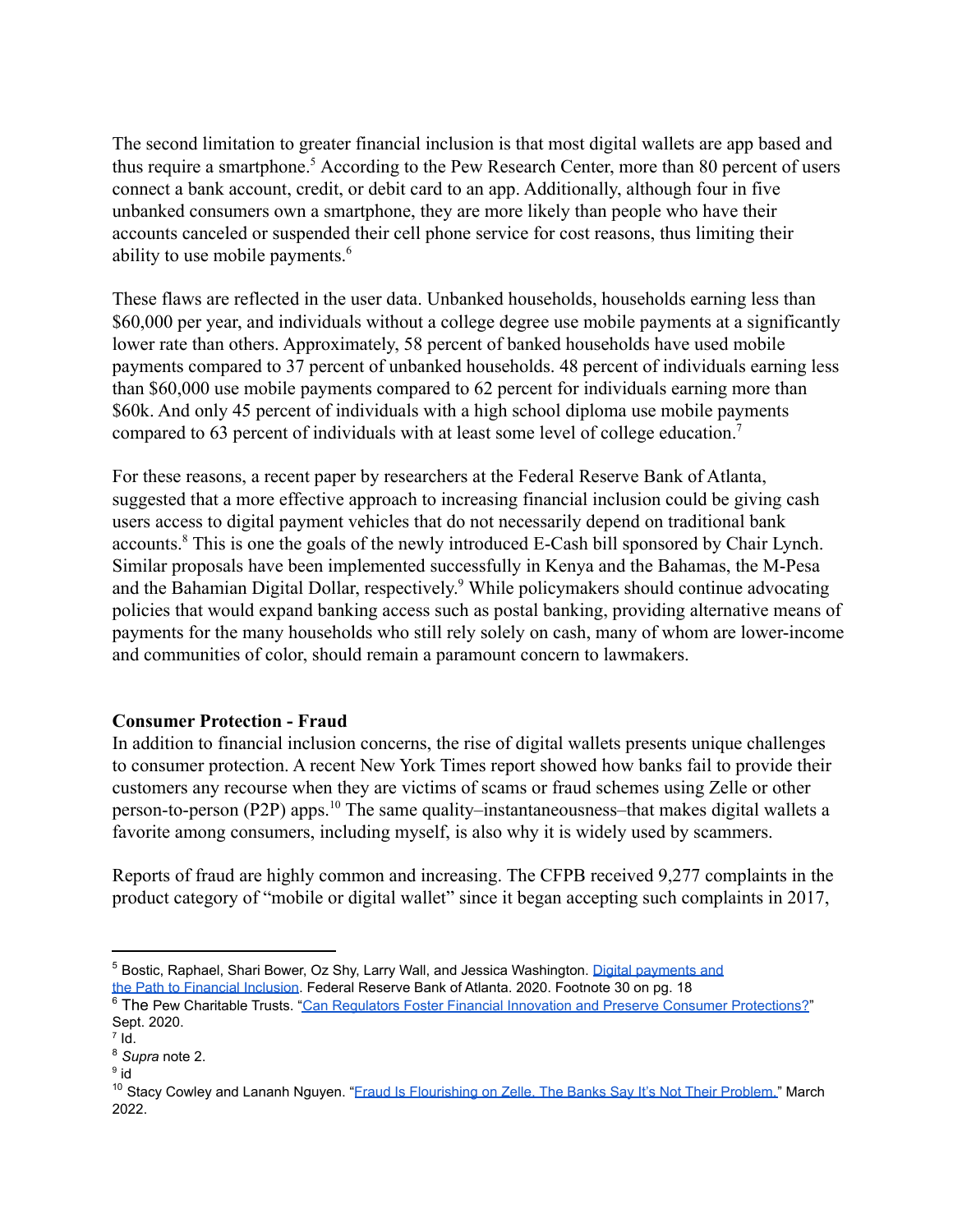through April of 2021.<sup>11</sup> Complaint volume has steadily increased over time. In 2017, the CFPB received more than 1,000 complaints about digital wallets. Between April 2020-April 2021, the CFPB received more than 5,200 complaints. Then in April 2021 alone, there were 970 digital wallet complaints.<sup>12</sup> The three most common complaints involving digital wallets are problems managing, opening or closing accounts; problems with fraud or scams; and problems with transactions (including unauthorized transactions). PayPal (which owns Venmo), Square (which owns Cash App) and Coinbase accounted for more than two-thirds of all digital wallet complaints through April  $2021$ .<sup>13</sup>

Customers frequently lack recourse when problems arise with their digital wallets. Customer service for payment apps is minimal, sometimes lacking contact phone numbers or human interaction at all.<sup>14</sup> Consumers with a dispute were twice as likely to say it was difficult to resolve compared with people who had debit, credit, or general purpose reloadable (GPR) prepaid card transaction issues (39% vs.  $20\%$ ).<sup>15</sup> They were also more than four times as likely as traditional payment users to not know whom to contact  $(23\% \text{ vs. } 5\%)$ .<sup>16</sup> With a traditional plastic card, it is very clear who the consumer should contact regarding an error. With a digital wallet, it is less clear. As Professor Adam Levitin highlights in his 2018 paper, would a consumer who had an error while using their Chase Visa card via ApplePay contact Chase or Applepay?<sup>17</sup> The confusion can lead to a delay in reporting, which then affects the consumer liability for the error. Currently, if an unauthorized electronic transfer is not reported within sixty days of receiving a statement, the financial institution is not required to reimburse the consumer.<sup>18</sup> Thus inadequate customer services on the digital wallet's end or lack of clear information regarding error resolution can be costly to the consumer.

## **Legal and Regulatory Framework**

Besides the lack of customer service, consumers who use digital wallets will also find their legal options to remedy fraud and erroneous transactions are confusing and tedious. Different regulations govern each of the popular payment methods. Credit card transactions are governed by the Truth in Lending Act and Regulation Z; debit card transactions by the Electronic Fund Transfer Act and Regulation E; and Automated Clearing House transactions–transfers done using a bank's routing number– are governed by the National Automated Clearinghouse Association (NACHA) private rules. These myriad of laws do not adequately protect consumers using digital wallets from fraud and erroneous transactions.

Digital wallets are usually linked to one or a combination of these three funding sources. For

<sup>&</sup>lt;sup>11</sup> Consumer Financial Protection Bureau, [Consumer Complaint Database](https://www.consumerfinance.gov/data-research/consumer-complaints/search/?chartType=line&dateInterval=Month&dateRange=3y&date_received_max=2022-04-27&date_received_min=2019-04-27&lens=Overview&searchField=all&tab=Trends), with date counter set to 4/1/2017--5/1/2021.

<sup>13</sup> *Id.* Pg. 4 <sup>12</sup> U.S. PIRG Education Fund. ["Virtual Wallets. Real](https://uspirg.org/sites/pirg/files/reports/VirtualWallets/Virtualwallets_USP_V3.pdf) Complaints." June 2021. Pg. 2.

<sup>&</sup>lt;sup>14</sup> Luke Wilson. "C[ash App fraud up over 300% — what you](https://www.tomsguide.com/news/cash-app-fraud-up-over-300-whatyou-need-to-know) need to know," Tom's Guide. March 2021.

*<sup>16</sup> Id*. <sup>15</sup> The Pew Charitable Trusts. "[Are Americans Embracing](https://www.pewtrusts.org/en/research-and-analysis/issue-briefs/2019/10/are-americans-embracing-mobile-payments) Mobile Payments?" Oct. 2019. Pgs. 14-16.

<sup>&</sup>lt;sup>17</sup> Professor Adam Levitin. "Pandora's Digital Box: The [Promise and Perils of Digital Wallets."](https://scholarship.law.upenn.edu/cgi/viewcontent.cgi?article=9607&context=penn_law_review) University of Pennsylvania Law Review. Jan 2018. Pg. 339

<sup>18</sup> 15 U.S.C. § 1693g(a)(2) (2012)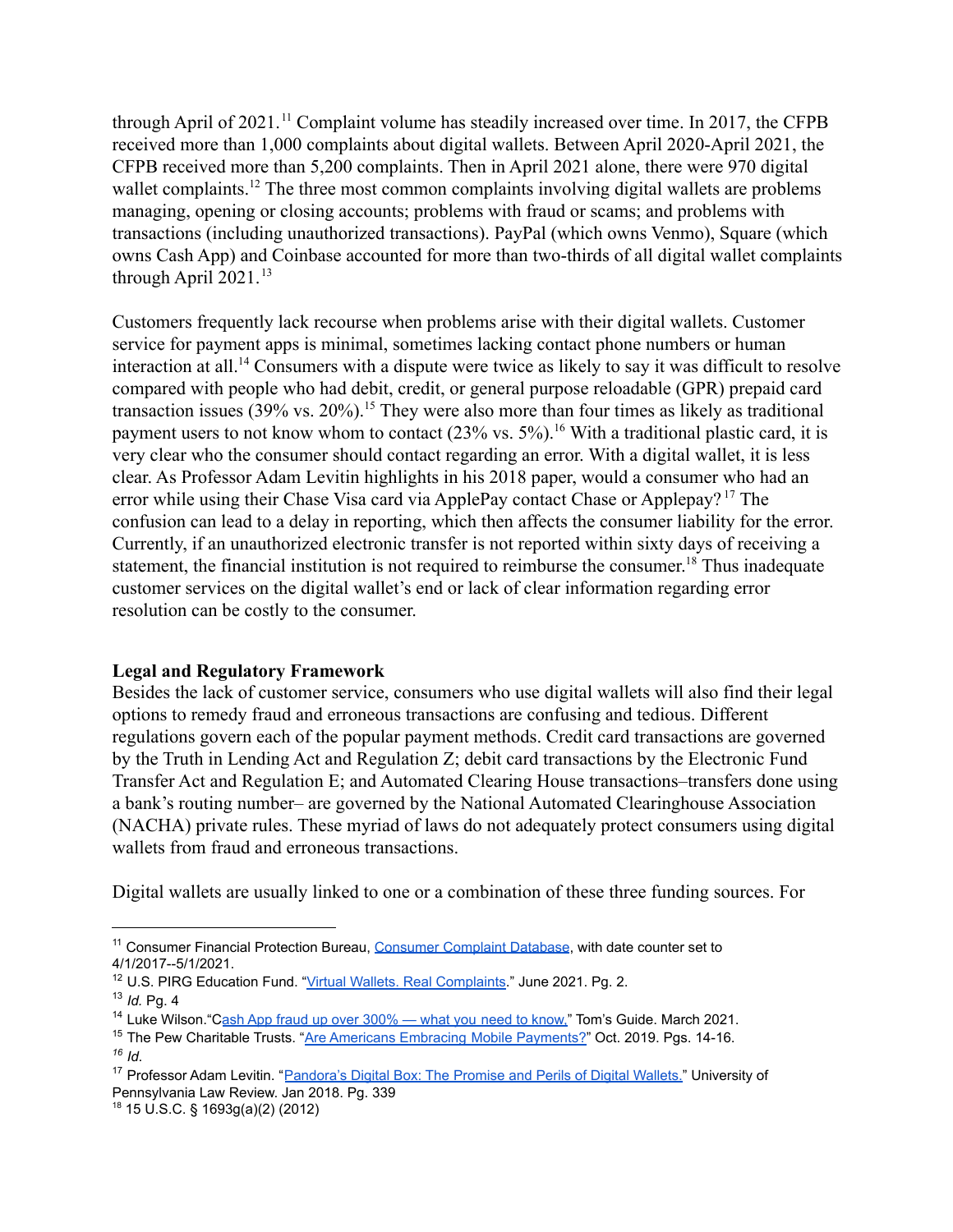example, for credit card consumers their unauthorized transaction liability is capped at  $$50<sup>19</sup>$ : for debit cards it varies between \$50, \$500, and unlimited liability, depending on the consumer's negligence<sup>20</sup>; and under NACHA rules there is no consumer liability for unauthorized transactions.<sup>21</sup> Thus, the consumer may have varying levels of protection depending on which source of funding was linked to the transaction. This is particularly concerning given that many types of digital wallets auto-default to a specific linked card or automatically change the card selected by the consumer if there was a problem with the initial payment method.<sup>22</sup> This problem does not exist with physical wallets because customers are very clear which card is being given for payment.

Additionally, payments that consumers are fraudulently induced to send fall outside of the definition of "unauthorized charge."<sup> $23$ </sup> Banks claim that Regulation E only requires them to cover "unauthorized" transactions; however, many of the now popular scams involve inducing the customer to authorize a transaction by posing as someone familiar or a bank official.<sup>24</sup> Furthermore, banks are not required to publicly report their losses or aggregate reports of fraud.<sup>25</sup>

Customers currently have very little redress if a financial institution freezes an account because it spots red flags of fraudulent use or identity theft. Currently, it is not clear how long the freeze may last or what rights consumers have if they believe their account was wrongfully frozen.<sup>26</sup> Lastly, I would be remiss if I did not add that many of the major players in the digital wallet space that allow consumers to maintain a balance, for example Venmo and PayPal, are not FDIC insured.<sup>27</sup> Thus in the event of their bankruptcy, consumers have little, if any, recourse to recover their money.

### **Data Privacy Concerns**

No single law provides a framework for regulating data privacy in the United States. Instead, myriad laws cover different industries. For the financial services industry, the main law governing privacy disclosures and implementing security standards is the Gramm-Leach-Bliley Act  $(GLBA).$ <sup>28</sup> It directs financial regulators to implement disclosure requirements and security measures to safeguard private information. And even the supervisory and rulemaking authority under GLBA is fragmented among the various banking agencies, the CFPB, and the FTC.<sup>29</sup> Furthermore, some interpret this law as being primarily applicable to traditional financial institutions. Many providers of digital wallets are tech companies.

<sup>19</sup> § 1643(a)(1)(B); 12 C.F.R. § 1026.12(b)(1)(ii) (2017).

 $20\,$  § 1693g(a); 12 C.F.R. § 1005.6(b) (2017).

<sup>&</sup>lt;sup>21</sup> 2013 [NACHA Operating Rules and Guidelines](https://perma.cc/T9R7-YJWD).

<sup>22</sup> *Supra* note 16. Pg. 337

<sup>&</sup>lt;sup>23</sup> Advocacy Groups [Comment Letter](https://ourfinancialsecurity.org/wp-content/uploads/2021/12/12.21.21-consumer-protection-CFPB-Big-Tech-Payments-Comments-Consumer-Coalition.pdf) in Response to CFPB's Inquiry into Big Tech Payment Platforms. Dec 2021.

<sup>24</sup> *Supra* note 9

<sup>25</sup> *Supra* note 22

<sup>26</sup> *Id.*

 $27$  Ben Gran and Mitch Strohm. ["Can PayPal Serve As Your](https://www.forbes.com/advisor/banking/paypal-as-bank-account/#:~:text=PayPal%20itself%20is%20not%20a,receive)%20a%20PayPal%20Cash%20Card.) Bank Account?" July 2021.

<sup>&</sup>lt;sup>28</sup> CRS Report. ["Big Data in Financial Services: Privacy](https://crsreports.congress.gov/product/pdf/IN/IN11199) and Security Regulation" Nov 2019.

 $^{29}$  Id.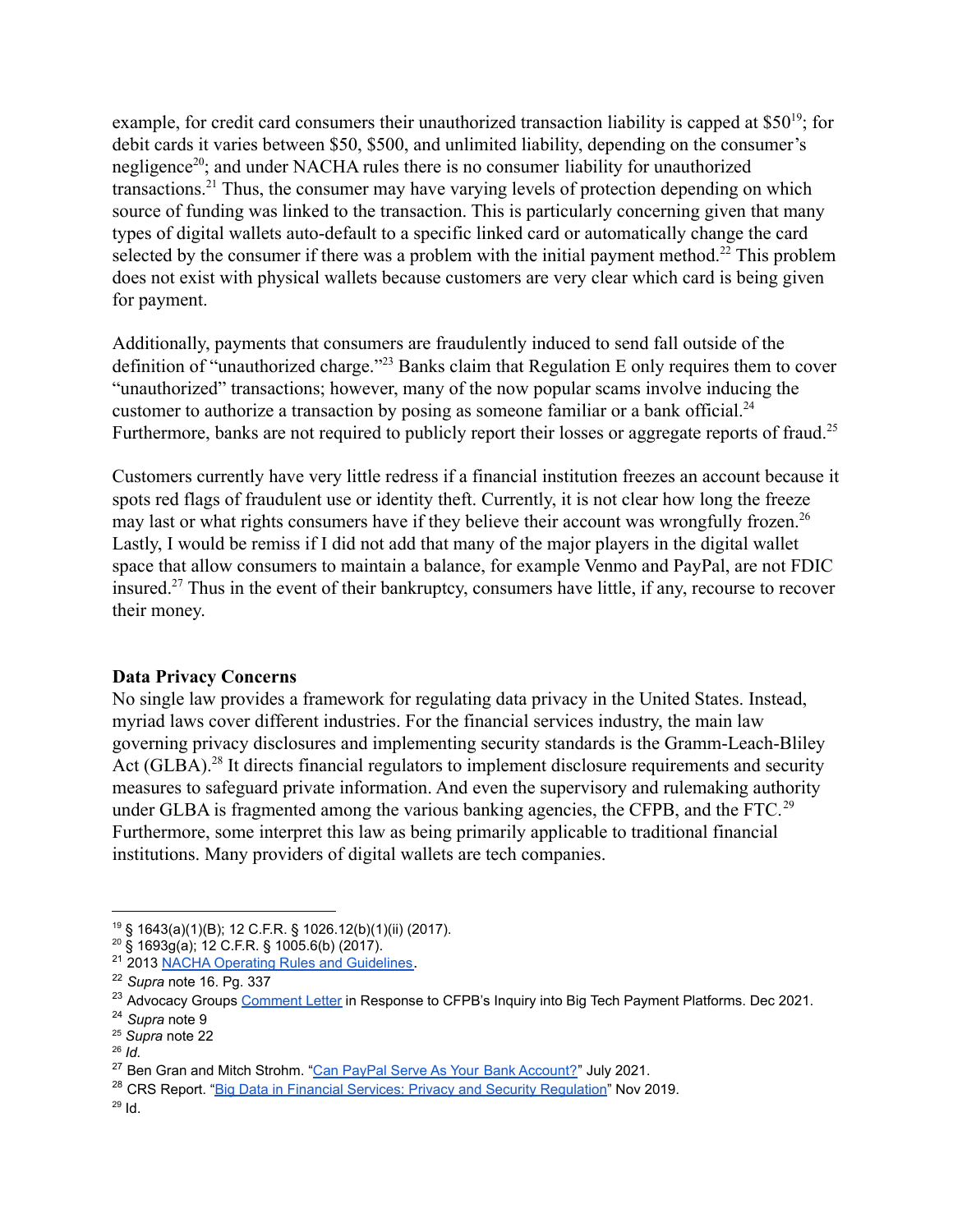This dynamic also raises another gap in GLBA. It covers only nonpublic personal information held by financial institutions significantly engaged in financial activities. Technology firms that offer digital wallets are able to combine their aggregated consumer transaction data–a key difference with physical card payments–with consumer's past web browsing and geolocation.<sup>30</sup> Additionally, technology firms– who often sell consumer data–can compile public and private data from different sources that together reveal financially sensitive information.<sup>31</sup> This practice is not covered under GLBA. Furthermore, consumers have a limited ability to know, control, or correct financial data, which can make it difficult to obtain redress for violations such as data breaches. Section 1033 of the Dodd-Frank Act grants consumers the right to access information about their financial accounts, and requires any company or individual offering financial services to provide it.<sup>32</sup> But rulemaking under this statute has not yet been completed.

### **Anticompetitive Effects & Systemic Risk Concerns**

The emergence of digital wallets as a tool for payments–particularly when those wallets are hosted by major technology firms or dominant retail businesses–also raises questions about economic concentration and anti competitive practices. By hosting digital wallets, these firms can leverage their market share and penetration across retail markets to offer their customers a variety of attractive features for payment schemes.

However, this same leverage can be abused in ways that unfairly constrain consumers' choices, increase costs for consumers due to monopoly control, exploit data collected from consumers via these wallets, or introduce systemic risk or instability. The Bank of International Settlements, in its 2019 Annual Report, described some of these risks in more detail, saying "Dominant platforms can consolidate their position by raising entry barriers. They can exploit their market power and network externalities to increase user switching costs or exclude potential competitors."<sup>33</sup>

Should a company issuing a wallet achieve scale rapidly and employ these anticompetitive practices, only to face volatility or a failure of its payment system, a large swath of the economy could be exposed to knock-on systemic risks and damage as a result. The President's Working Group on Stablecoins came to similar conclusions with respect to the systemic risks posed by custodial wallets provided by stablecoin issuers.<sup>34</sup>

Congress has acted in the past to address these concerns when it has come to more traditional payment systems. Historically, the Glass-Steagall Act was originally passed to cordon off financial services from commercial business activities in order to prevent these types of problems from occurring. More recently, the Dodd-Frank Act enabled payments systems to be designated as systemically important and subject to prudential regulation and oversight. Lastly, Congress and

<sup>30</sup> Cf. Privacy, [GOOGLE](https://privacy.google.com/your-data.html), (describing how Google collects data from its users, including their websites browsed, locations visited, and videos watched).

<sup>&</sup>lt;sup>31</sup> Brian Naylor. "[Firms Are Buying, Sharing Your Online](https://www.npr.org/sections/alltechconsidered/2016/07/11/485571291/firms-are-buying-sharing-your-online-info-what-can-you-do-about-it) Info. What Can You Do About It?" NPR. July 2016.

<sup>32</sup> *Supra* note 27

<sup>&</sup>lt;sup>33</sup> Bank for International Settlements. "Big tech in [finance: opportunities and risks.](https://www.bis.org/publ/arpdf/ar2019e3.htm)" June 2019.

<sup>&</sup>lt;sup>34</sup> President's Working Group. [Report on Stablecoins](https://home.treasury.gov/system/files/136/StableCoinReport_Nov1_508.pdf). Nov 2021.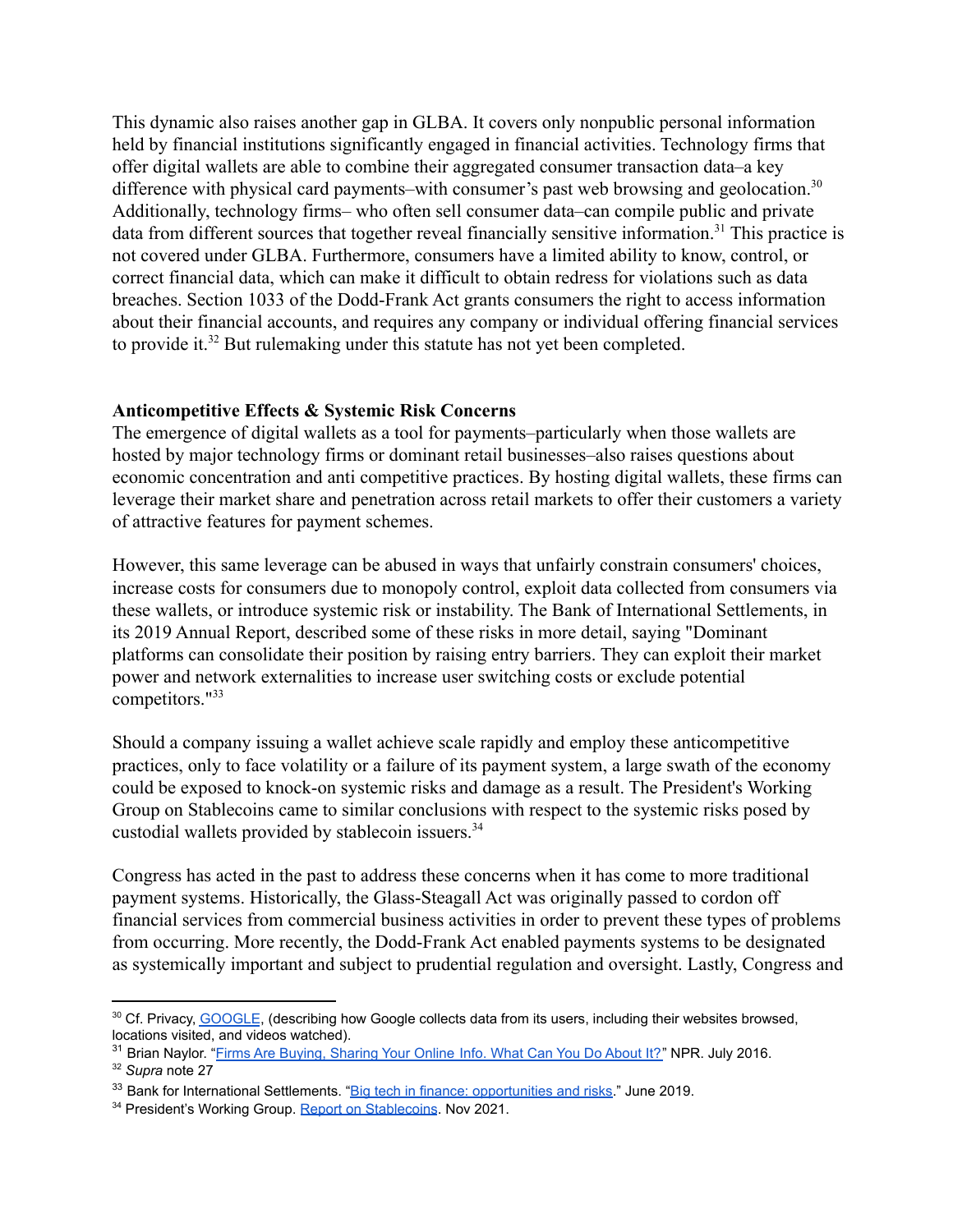federal regulators were quick to act when Meta proposed its Diem stablecoin as a payment system, recognizing the proposal as a well-consolidated example of all the risks described above.

As more major tech firms continue to expand into payment systems, monopolistic practices by wallet issuers are likely to persist unless or until more robust safeguards are enacted, either within the financial regulatory policy space, antitrust space, or some combination of the two. We urge regulators to consider using their authority under section 21(a)(2) of the Glass-Steagall Act and Title VIII of Dodd-Frank to discourage firms from illegally holding deposit liabilities and to ensure payment providers are not creating new systemic risk concerns.<sup>35</sup>

# **Policy Recommendations**

To address the topics discussed above, Americans for Financial Reform propose the following regulatory and legislative recommendations.

# *Regulatory Recommendations*

We urge the CFPB to take the following steps:

- 1) **Clarify that institutions have an existing obligation under the EFTA to investigate and resolve consumer errors in peer-to-peer (P2P) systems.** There are no limitations in the definition of "error" that bars institutions from considering errors made by the consumers  $36$  Indeed, the EFTA generally protects consumers even in situations when they are negligent. If a payment is made in error -- whether to the wrong person or in the wrong amount -- it does not matter who made the error; the recipient is not entitled to that payment, and it should be reversed. Thus, institutions should be complying with their duty to investigate and resolve errors.
- 2) **Expand the definition of "errors" under EFTA's rulemaking authority to ensure consumers using P2P services are protected from scammers who induce payments.<sup>37</sup>** Payments that consumers are fraudulently induced to send fall outside of the definition of "unauthorized charge; however, fraudulently induced payments can, and should, be considered an error triggering a duty to investigate and resolve the error. A payment that was sent to an imposter or under other situations involving fraud can and should be deemed an error.
- 3) **Clarify the rules and protections when accounts are frozen**. While we understand the need to stop fraudulent charges on an account, we urge the CFPB to consider the impact of a frozen account to consumers whose accounts were incorrectly frozen. Consumers

<sup>&</sup>lt;sup>35</sup> 12 U.S.C. 378 Section 21(a)(2) and Dodd-Frank Title VIII

 $36$  Acts constituting an "error" include "an incorrect electronic fund transfer from or to the consumer's account." 15 U.S.C. § 1693f(f)(2); *see* 12 C.F.R. 1005.11(a)(2)(ii) (same). Nothing in the statute, regulations or official comments requires that the error be one made by the financial institution.

<sup>37</sup> 15 U.S.C. § 1693f(f)(7).